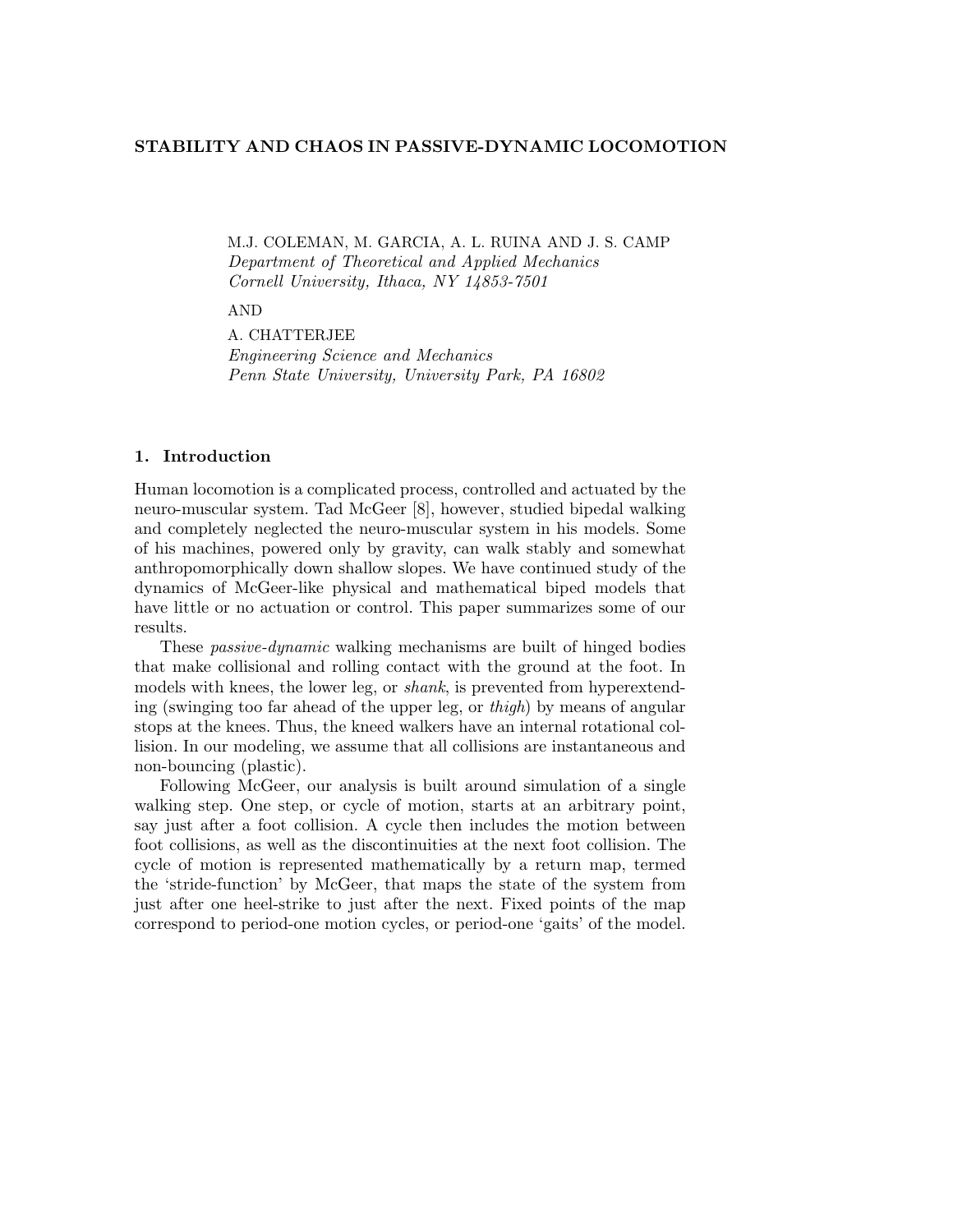Gait stability can be determined by calculating (most often numerically) the eigenvalues of the linearization of the map at the fixed points (see [3] for a detailed description of the modeling and analysis procedures).



*Figure 1.* The parameters and orientation variables for (a) a uniform rolling disk with oblique masses added and (b) a rimless spoked wheel.

Using this scheme, we have studied several passive-dynamic models of increasing complexity, progressing from rolling wheels to 2D straight-legged and kneed models to 3D straight-legged models, each of which is described below. We also describe a simple barely-controlled powering scheme for a 2D straight-leg walker, which produces stable gait on level ground.

# **2. Rolling Wheels in 2D and 3D**

Perhaps the simplest passive-dynamic system to study, that has some features in common with walking, is the rimless spoked wheel, or rolling polygon, confined to 2D [8]. The 2D rimless wheel has a stable limit cycle motion whose eigenvalues and associated global basins of attraction we have completely determined analytically [3]. The primary lesson of the rimless wheel in 2D is that speed regulation comes from a balance of collisional dissipation, which is proportional to speed squared, and gravitational work, which is proportional to speed.

Next, we studied a 3D rolling disk with oblique masses added [3] (see Figure 1). The masses can bank and steer with the disk but cannot roll (or pitch) with it. The purpose of this investigation was to study the effects of mass distribution on stability. The oblique masses, if adjusted properly, change the stability of the uniform rolling disk, a conservative nonholonomic system, from *neutrally stable* to *asymptotically stable* [10]. This result suggests that mass distribution may affect side-to-side balance in more complicated walking models.

Finally, we studied the 3D rimless wheel (see Figure 1) and found analytically, for many spokes and small slope angles, the stability eigenvalues for steady 'rolling' motions [1]. The 3D rimless wheel is a piecewise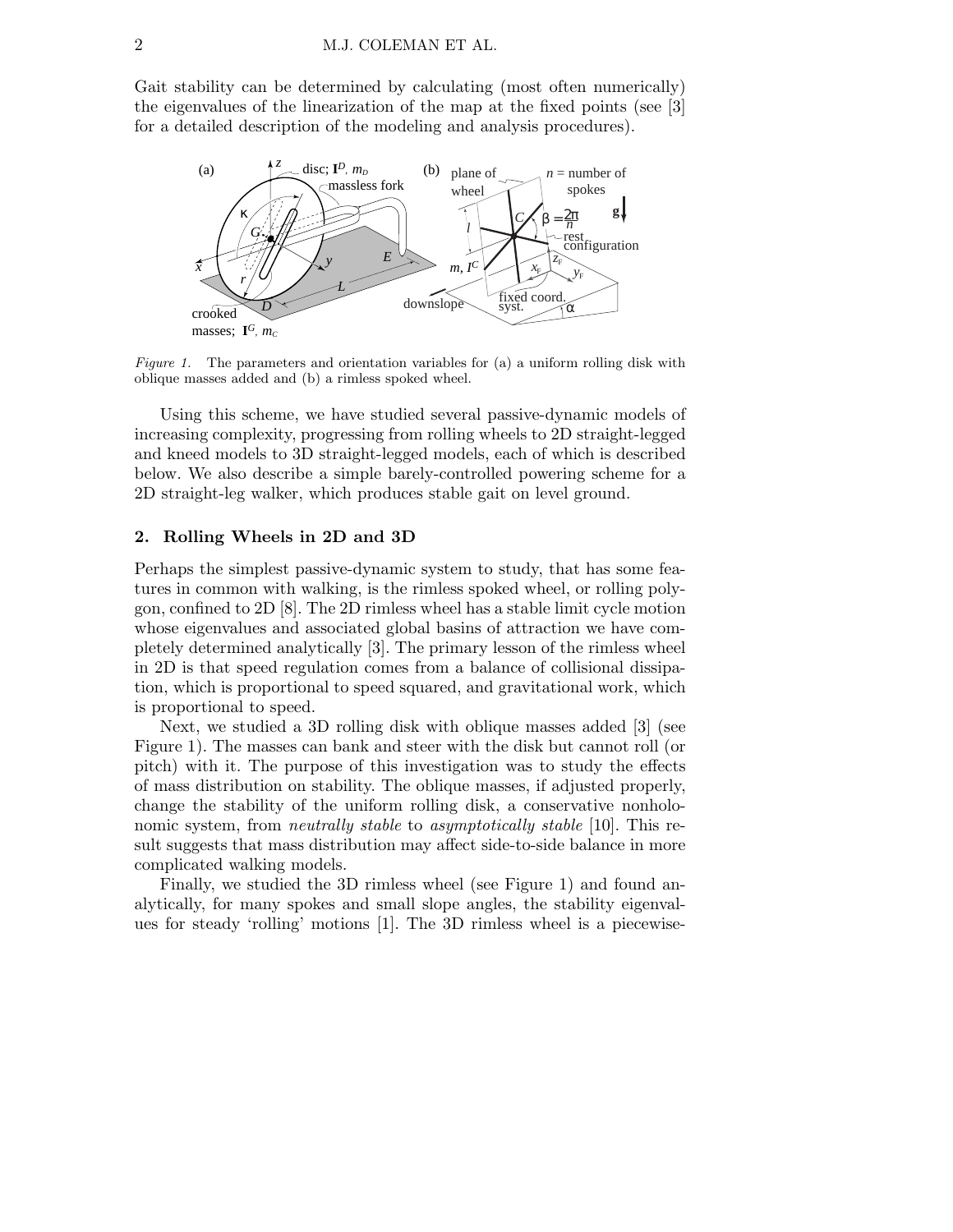conservative-holonomic (but globally non-conservative and nonholonomic) system with intermittent, dissipative impacts – features that are shared by some more realistic human walking models. The rolling rimless wheel can also exhibit asymptotic stability when perturbed from a downhill limit cycle, even when its mass distribution corresponds to that of a disk that does not have asymptotic stability. Thus, the intermittent collisions can play a role in side-to-side balance.

Despite the useful lessons from rolling models, they are not anthropomorphic walkers. They cannot fall down forwards or backwards, and they lack swinging legs.

# **3. Straight-Legged 2D Walkers**

The next-simplest class of models live in 2D and consist of two linked swinging legs and point-feet [8, 6, 3, 5]. Asymptotically-stable walking motions of these models exist for a variety of parameters. The simplest such 'pointfoot' straight-legged model has a huge hip mass and tiny masses (relatively infinitesimal) at its point-feet (see Figure 2).

A typical plot of the stance-leg and swing-leg angles is shown over one stable step in Figure 2. This model exhibits two steady walking motions, or period-one gaits, all the way to  $\gamma \to 0^+$  as shown in Figure 3. At these gaits, the stance angle (and step length) are proportional to  $\gamma^{1/3}$ . Figure 4 shows how stable limping (period-two) and apparently-chaotic 'staggering' gaits appear as the slope angle is increased.

That this machine can walk on arbitrarily small slopes means that, by some reasonable measures, it is capable of near-perfectly-efficient gait (zero+ energy cost per unit distance of transport). At small slopes, the gravitational power used by this model in downhill walking is proportional to the fourth power of the walking speed. This result gives insight into achieving similar efficiency in more complicated models (e.g. models with knees, circular feet, and/or more general mass distribution). The power scaling depends, in part, on the infinitesimally small feet. With finite-mass feet, there are two modes of energy loss at heelstrike: one due to deflection of the hip mass, and one due to dissipation of the foot's kinetic energy in a plastic collision with the ground. Preliminary studies of point-foot models with finite foot mass show that the long-period gaits retain the same scaling laws at small slopes, while the short-period gaits do not.

# **4. More General 2D Walkers**

We have reproduced and extended McGeer's results for more general 2D walkers with knees[8]: Figure 5 shows the state variables and parameters for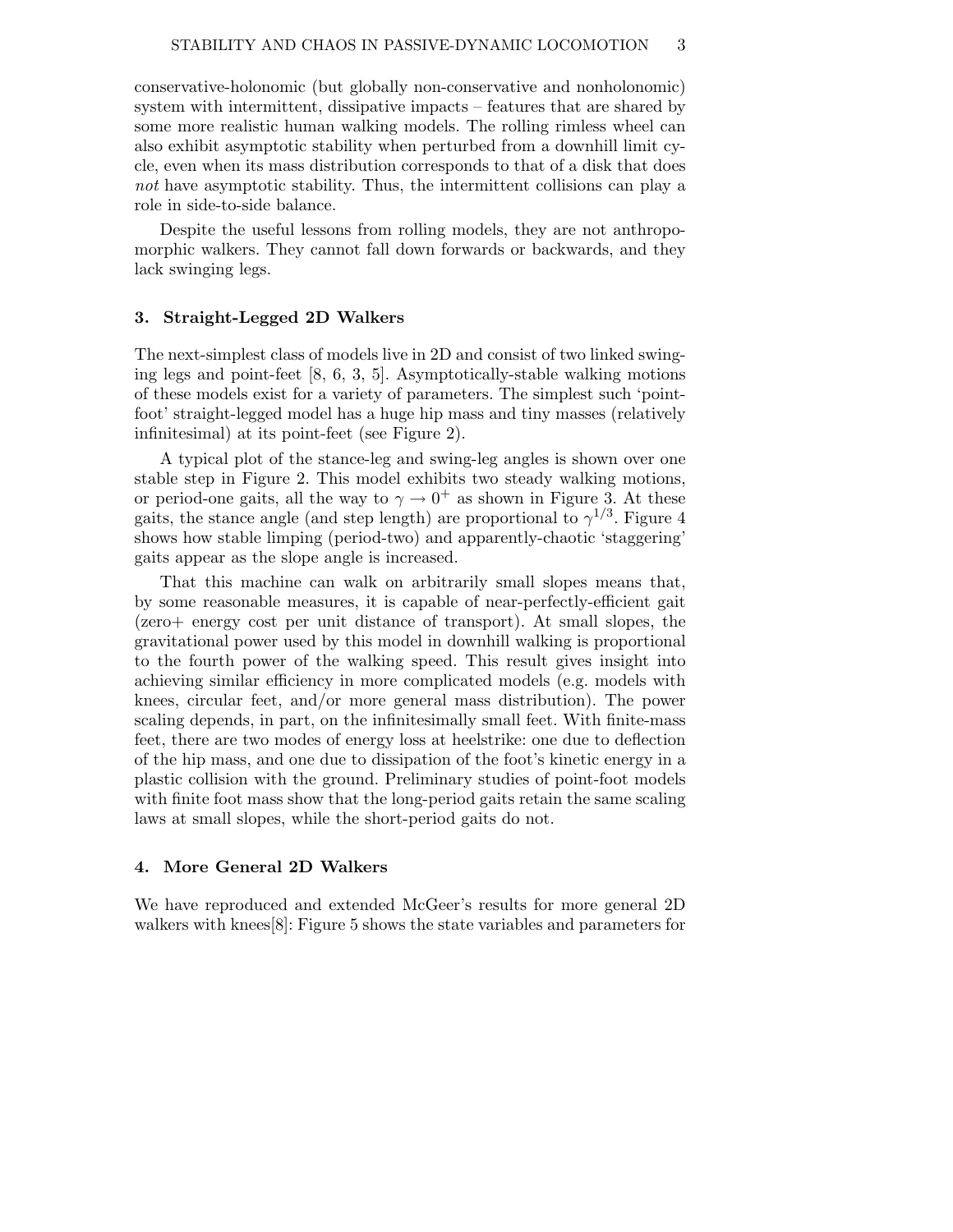

*Figure 2.* The simplest walking model and one of its typical passive walking steps. The inset schematic describes the variables and parameters that we use. In the cartoon below the graph, the new stance leg (lighter line) has just made contact with the ramp (left-most picture). The swing leg (heavier line) swings until the next heel-strike (right-most picture). We ignore foot-scuffing of the swing leg, allowing its foot to pass through the floor. Leg angles versus time are shown over one step at a gait cycle. Leg lines are drawn with different weights to correspond to heavy-line leg of the cartoon below the graph. Heelstrike returns the system to its initial conditions. A perturbation analysis predicts  $\theta_{st}^* \approx C_1 \gamma^{1/3} + C_2 \gamma$ , where  $\theta_{st}^*$  is the stance angle at a fixed point (see Garcia, *et al.* [5]).

the kneed model and Figure 6 shows a typical gait cycle and its qualitative comparison to experimental data.

Certain conditions on the mass distribution are necessary for general 2D kneed and straight-legged walkers to achieve walking at arbitrarily small slope angles. These 'balanced' models follow similar scaling laws as their simpler point-foot, straight-legged cousins. We have also found period doubling and chaos for these kneed walkers.

### **5. 3D Walking**

Finally, we move our point-foot model into 3D [3]. McGeer [9] and Fowble and Kuo [4] began studies of three-dimensional passive walking mechanisms, finding only unstable periodic motions. We have built a simple two-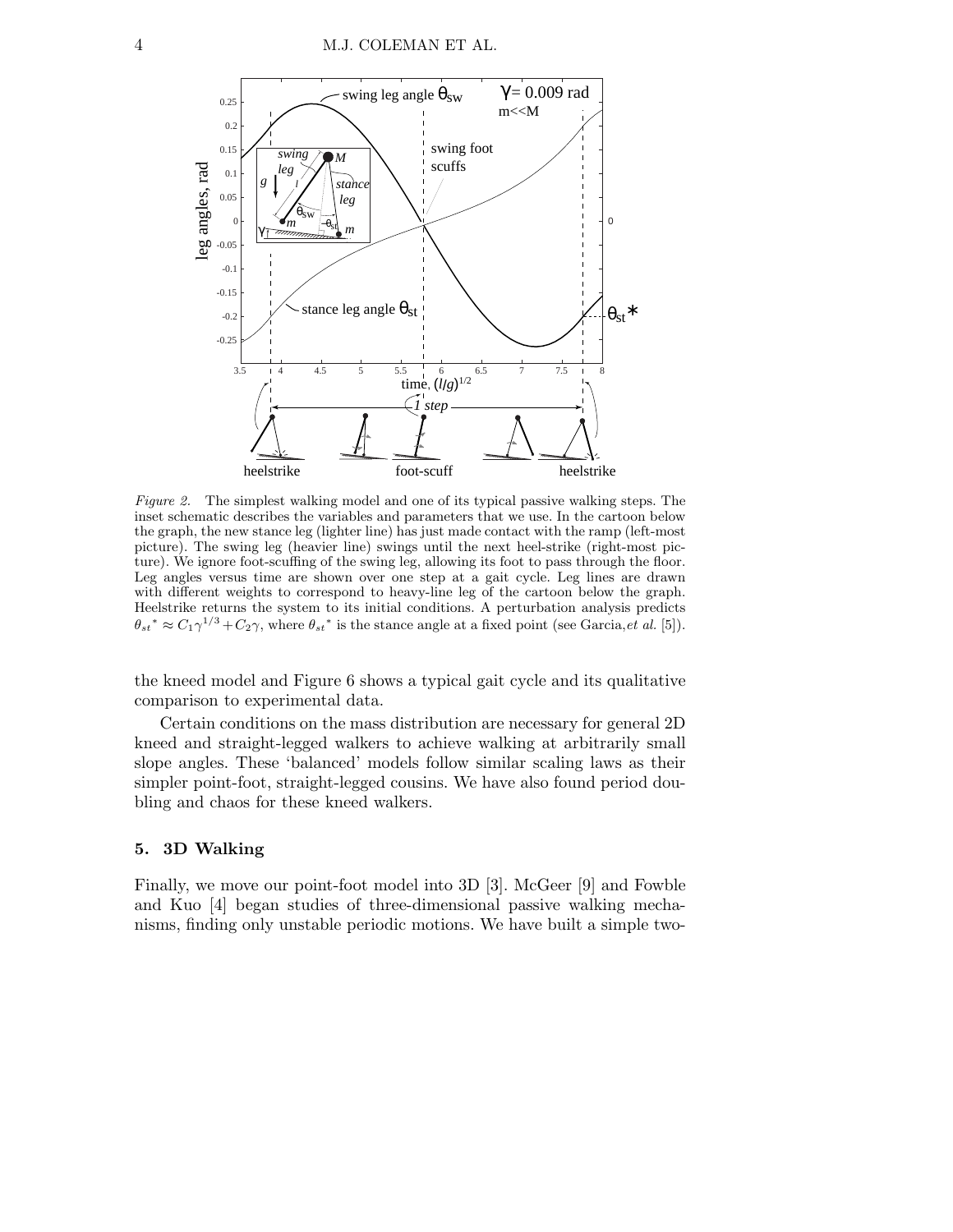

*Figure 3.* Comparison of numerical and analytic predictions for point-foot stance angle at fixed point as a function of slope. The box is shown expanded in Figure 4.



*Figure 4.* Period doubling of stable walking motions, inset from Figure 3. Period doubling occurs when one of the map eigenvalues for a period-n walking cycle passes through −1. Unstable period-one cycles are shown for reference. Dotted lines represent stable cycles while solid lines represent unstable ones. No persistent walking was found at slopes much steeper than 0.019 radians.

legged Tinkertoy<sup> $\circledR$ </sup> model that walks passively, apparently stably, down gentle slopes [2] (see Figure 7).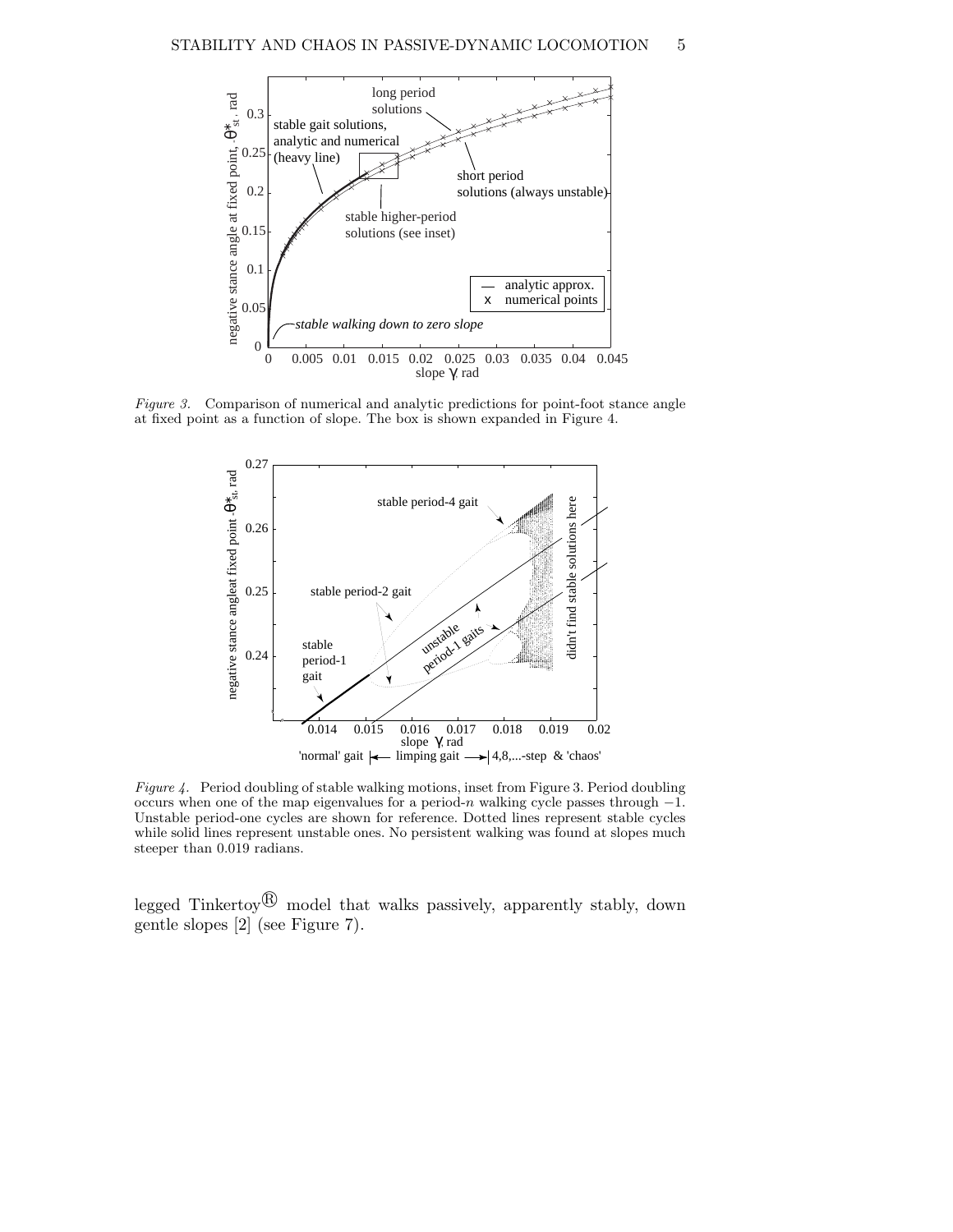

*Figure 5.* McGeer's kneed walking model. Shown above are (a) model parameters, and (b) dynamic variables. Radii of gyration and masses of thigh and shank are denoted by  $r_T, m_T, r_S$ , and  $m_S$ , respectively. The foot is a circular arc centered at the "+".  $\epsilon_T$  is defined to be the angle between the stance thigh and the line connecting the hip to the foot center. Dynamic variable values  $\theta_{st}$ ,  $\theta_{th}$ , and  $\theta_{sh}$  are measured from ground-normal to lines offset by  $\epsilon_T$  from their respective segments. A stop (not shown) at each knee prevents hyperextension of either knee.

The configuration and mass distribution of the legs of the Tinkertoy<sup> $\circ$ </sup> model were suggested by numerical simulations of a simpler 3D model (see Figure 8) that was predicted to be almost-stable. The model predicts nearstable steady 3D walking solutions (the maximum return map eigenvalue is  $|\sigma|_{max} \approx 1.15$  with all others  $\sigma \leq 1$ ) for very low center-of-mass and lateral center-of-mass location comparable to the leg length. As the lateral center-of-mass position get very large, the model predicts something like 'tight-rope' walking with a long balance bar: the step period and length get very small, and the maximum map eigenvalue modulus approaches 1 (neutral stability) asymptotically from above (see Figure 10). More detailed 3D modeling is currently in progress. This walking mechanism joins a small list of passive mechanical devices free to move in three dimensions but without fast spinning parts, that are statically unstable, yet can be dynamically, asymptotically stable. Figure 9 shows typical 3D periodic behavior predicted by the model.

# **6. Powered 'Passive' Walking**

Once power is added to our passive devices, they are, of course, no longer uncontrolled in the pure sense. Nevertheless, as shown by McGeer [7], a stable passive-dynamic model is a good basis for simple 'open-loop' powering schemes. Figure 11 shows the configuration and simulated walking cycle for a powered 2D point-foot-like model. The torque is provided by a constant-voltage DC motor at the stance-ankle. The ankle is locked during the passive mode.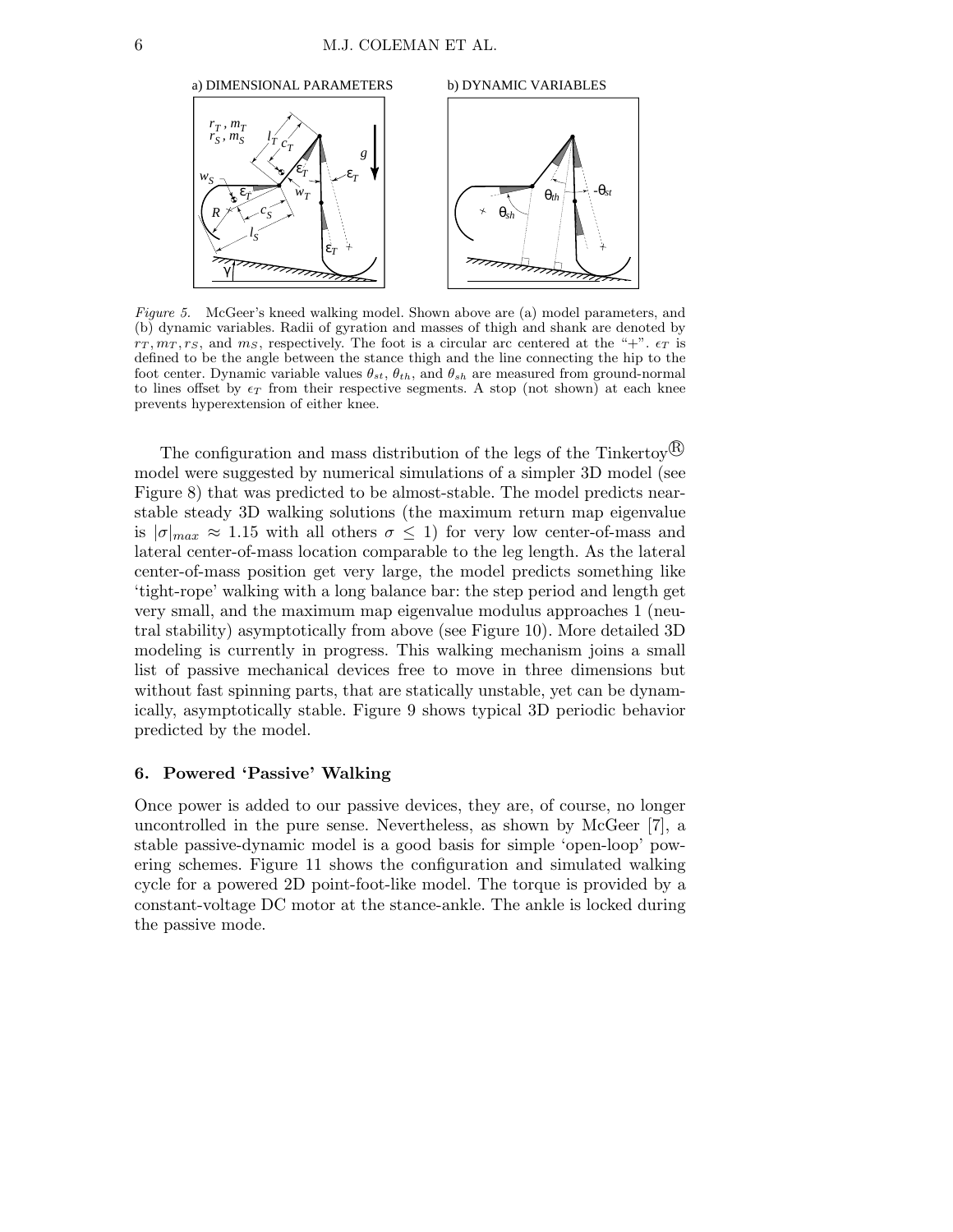

*Figure 6.* Simulated gait cycle (ours, similar to McGeer's). Angles of leg segments are shown from just before one heelstrike to just after the next heelstrike in a stable gait of the walker in Figure 5. The heavy line on the graph corresponds to the motion of the heavy-line leg on the small cartoon under the graph. At the start of the step, this is the stance leg, but it becomes the swing leg just after the first heelstrike. The strobe-like picture of the walker on the bottom left, created from the simulated gait cycle in the graph, shows the anthropomorphic nature of the gait. The stroboscopic picture on the lower right was generated from experimental data from [11]. The parameters values used, from a working physical model in our lab, are:  $l_t = 0.35$ m,  $w_t = 0$ m,  $m_t = 2.345$ kg,  $r_t = 0.099$ m,  $c_t = 0.091$ m,  $l_s = 0.46$ m,  $w_s = 0.025$ m,  $m_s = 1.013$ kg,  $r_s = 0.197$ m,  $c_s = 0.17$ m,  $R = 0.2$ m,  $\gamma = 0.036$ rad,  $g = 9.81$  m/s<sup>2</sup>,  $\epsilon_T = 0.097$ rad.

### **7. Conclusions**

The human-like and complicated motions of McGeer-like passive dynamic devices studied by ourselves and others imply that coordination in locomotion may be largely governed by pure mechanics. It has yet to be determined whether or not these models have medically-useful lessons to teach us, and whether or not they are a good spring-board for biomechanical or robotic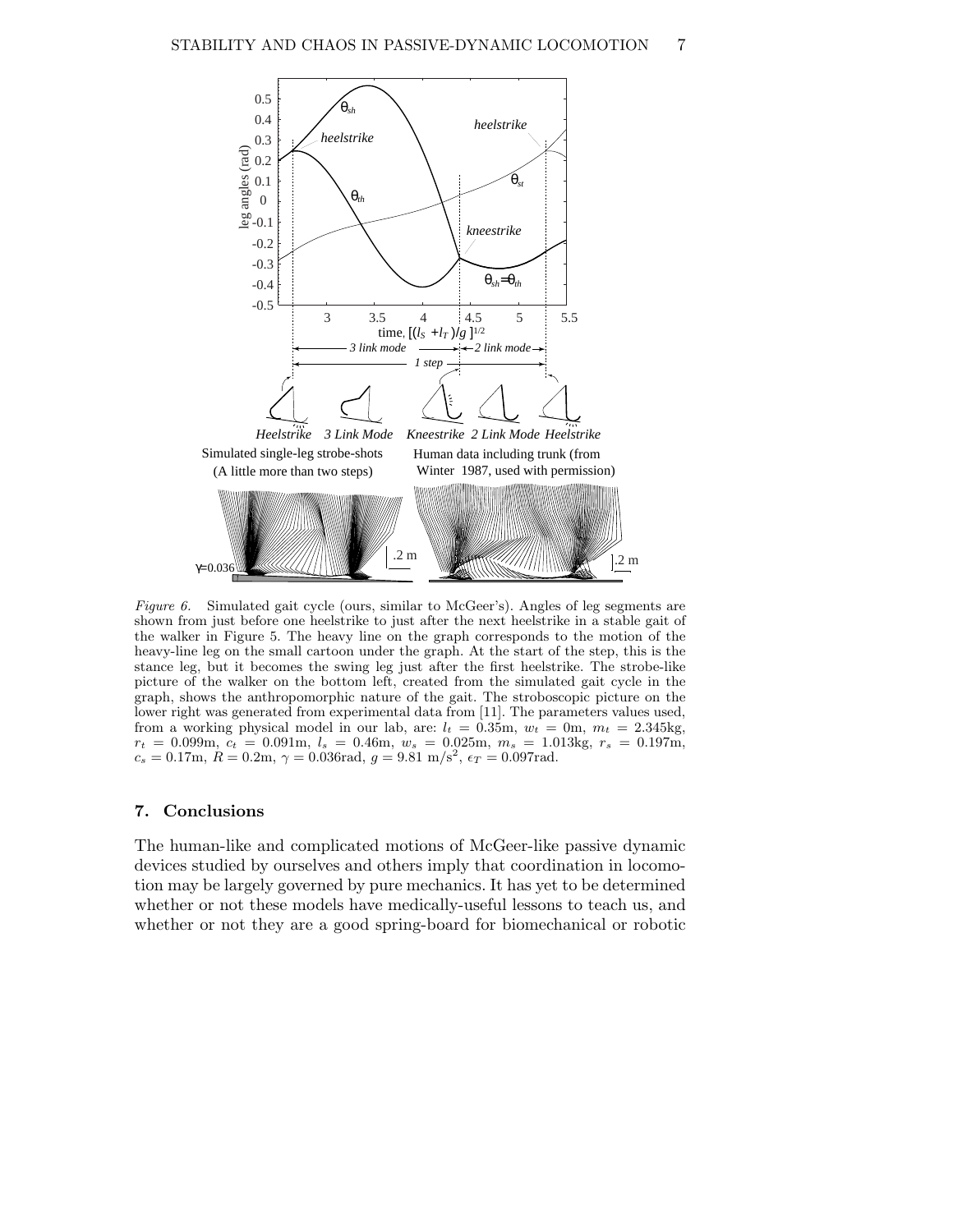

*Figure 7.* A drawing of our 3D Tinkertoy<sup> $\&$ </sup> walking model. The center-of-mass of the device is above the centers of the wheel-like feet and behind the leg axes. The metal nuts for weight and the brass strips to round the foot bottoms are fastened with black electrical tape.



*Figure 8.* The orientation variables and parameters for the 3D straight-legged point-foot walking model. Each leg has mass  $M$ , moment of inertia matrix  $I^{cm}$ , and length l.

models that incorporate neuro-muscular elements or mechanical actuators.

#### **References**

- 1. M. Coleman, A. Chatterjee, and A. Ruina. Motions of a rimless spoked wheel: A simple 3D system with impacts. *Dynamics and Stability of Systems*, 1997. In press.
- 2. M. Coleman and A. Ruina. A Tinkertoy<sup>®</sup> model that walks. *Physical Review Letters*, 1997. accepted for publication.
- 3. M. J. Coleman. *A Stability Study of a Three-dimensional Passive-dynamic Model of Human Gait*. PhD thesis, Cornell University, Ithaca, NY, 1997. In preparation.
- 4. J. V. Fowble and A. D. Kuo. Stability and control of passive locomotion in 3-D.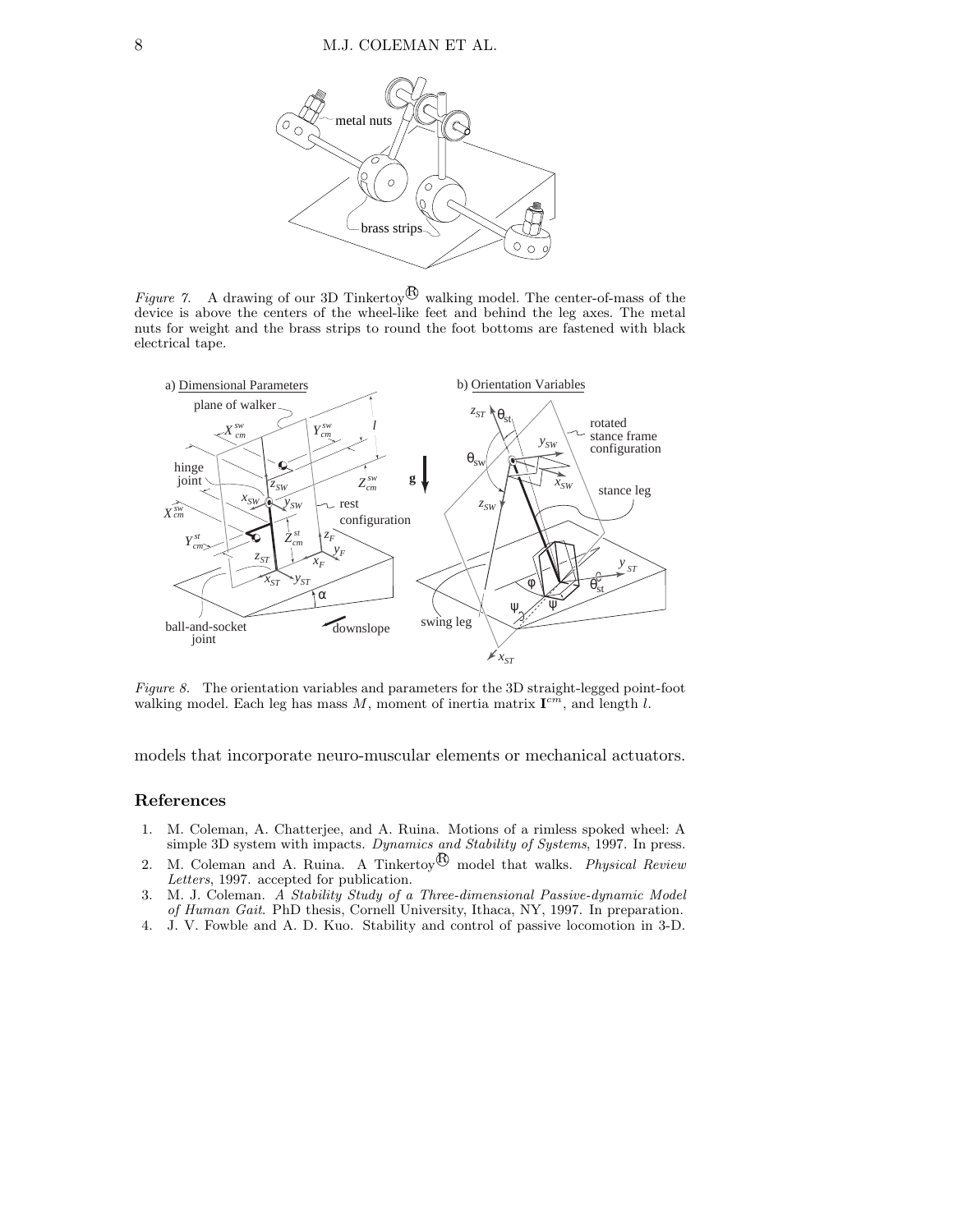

*Figure 9.* Simple 3-D simulations. Typical periodic gait cycle behavior over two steps for  $I_{xx} = 0.5577$ ,  $I_{yy} = 0.00021$ ,  $I_{zz} = 0.5579$ ,  $I_{xy} = 0.0000$ ,  $I_{xz} = 0.0$ ,  $I_{yz} = 0.0$ ,  $\alpha = 0.0037, x = 0.0, y = 0.2706, \text{ and } z = 0.9270.$  The fixed point for this case is  $\mathbf{q}^* = \{0.0000\ 0.000008\ -0.0597\ 3.2610\ -0.0132\ 0.00051\ 0.1866\ -0.8523\}^T$ ; the maximum eigenvalue is  $|\sigma_{max}| = 2.58$  and the non-dimensional step period is  $\tau^* = 1.2031$ . (a) The periodic gait cycle leg angles are very similar to those for 2D walking. The heavy line on the graph corresponds to the motion of the heavy-lined leg in Figure 8. At start-of-step, this is the stance leg, but at a foot-collision, it becomes the swing leg. The instants of foot-strike are denoted by the light gray lines. (b) The plots show the relationship of the heading and the bank angle of the walker over two steps.



*Figure 10.* Point-foot 3D simulation. The effect of lateral c.o.m. mass position on the limit cycle period, stance angle, and maximum eigenvalue modulus. Note that the simple simulation does *not* predict stability whereas the more complex physical model *is* stable.

In *Biomechanics and Neural Control of Movement*, pages 28–29, Mount Sterling, Ohio, 1996. Engineering Foundation Conferences.

- 5. M. Garcia, A. Chatterjee, A. Ruina, and M. J. Coleman. The simplest walking model: Stability, complexity, and scaling. *ASME Journal of Biomechanical Engineering*, 1997. In press.
- 6. A. Goswami, B. Thuilot, and B. Espiau. Compass-like biped robot, part I: Stability and bifurcation of passive gaits. Rapport de recherche 2996, Unité de recherche INRIA Rhˆone-Alpes, St. Martin, France, October 1996.
- 7. T. McGeer. Dynamics and control of bipedal locomotion. *Progress in Robotics and Intelligent Systems*, 1990.
- 8. T. McGeer. Passive dynamic walking. *The International Journal of Robotics Research*, 9(2):62–82, April 1990.
- 9. T. McGeer. Passive dynamic catalogue. Technical report, Aurora Flight Sciences Corporation, 1991.
- 10. J. Papadopolous. personal communication, 1996.